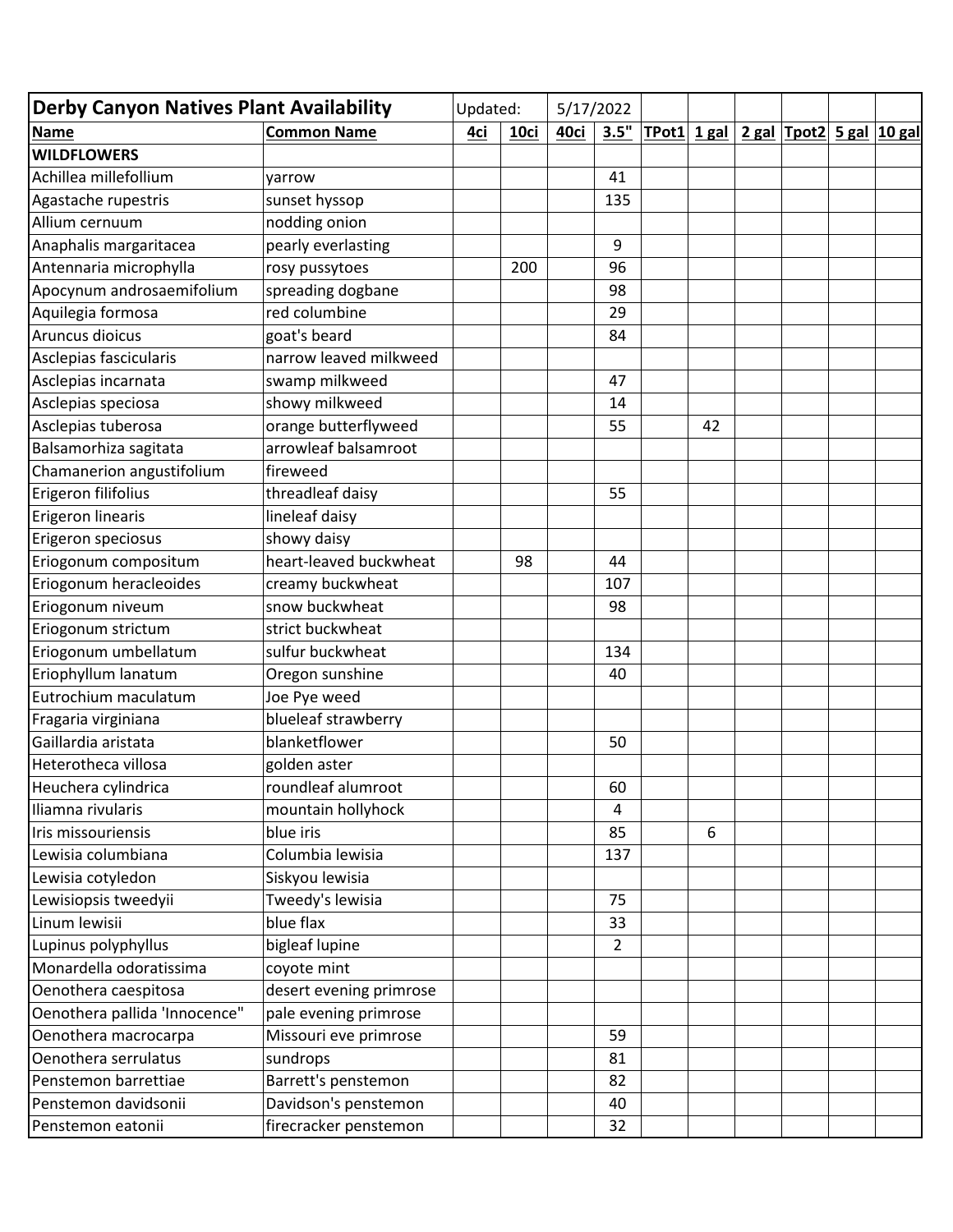| <b>Derby Canyon Natives Plant Availability</b>         |                            | Updated: | 5/17/2022      |      |                |             |     |                                      |  |
|--------------------------------------------------------|----------------------------|----------|----------------|------|----------------|-------------|-----|--------------------------------------|--|
| <b>Name</b>                                            | <b>Common Name</b>         | 4ci      | 10ci           | 40ci | 3.5"           |             |     | TPot1 1 gal 2 gal Tpot2 5 gal 10 gal |  |
| Penstemon fruticosus                                   | shrubby penstemon          |          |                |      | 48             |             |     |                                      |  |
| Penstemon fruticosus 'Pink'                            | shrubby p. pink form       |          |                |      |                |             |     |                                      |  |
| Penstemon newberryi                                    | Newberry's penstemon       |          |                |      | $\overline{2}$ |             |     |                                      |  |
| Penstemon pinifolius                                   | pineleaf penstemon         |          |                |      | 33             |             |     |                                      |  |
| Penstemon pruinosus                                    | Chelan penstemon           |          |                |      | 10             |             |     |                                      |  |
| Penstemon richardsonii                                 | cut leaved penstemon       |          |                |      | 3              |             |     |                                      |  |
| Penstemon serrulatus                                   | Cascade penstemon          |          |                |      |                |             |     |                                      |  |
| Penstemon strictus                                     | Rocky Mtn. penstemon       |          |                |      | 16             |             |     |                                      |  |
| Penstemon venustus                                     | Venus penstemon            |          |                |      | 42             |             |     |                                      |  |
| Penstemon pruinosus x P. eatoni Magenta' hybrid        |                            |          |                |      | 17             |             |     |                                      |  |
| Phacelia hastata                                       | silverleaf phacelia        |          |                |      |                |             |     |                                      |  |
| Rudbeckia alpina                                       | Wen Mtn. coneflower        |          |                |      | 6              |             |     |                                      |  |
| Solidago lepida                                        | Canada goldenrod           |          |                |      | 14             |             |     |                                      |  |
| Sphaeralcea munroana                                   | orange globemallow         |          |                |      | $\overline{2}$ |             |     |                                      |  |
| Symphyotrichum foliaceus                               | leafybract aster           |          |                |      | 51             |             |     |                                      |  |
| Symphyotrichum sp.                                     | late bloom aster           |          |                |      | 10             |             |     |                                      |  |
| Sedum album                                            | white stonecrop            |          |                |      | 23             |             |     |                                      |  |
| Sedum album 'Coral Carpet'                             | white stonecrop 'Coral Car |          |                |      | 18             |             |     |                                      |  |
| Sedum sexangulare                                      | tasteless stonecrop        |          |                |      | 79             |             |     |                                      |  |
| Jovibarba hirta                                        | hens and chicks            |          |                |      | 33             |             |     |                                      |  |
| Opuntia cactus                                         | Prickly pear               |          |                |      |                |             |     |                                      |  |
| <b>GRASSES</b>                                         |                            |          |                |      |                |             |     |                                      |  |
| Achnatherum hymenoides                                 | Indian ricegrass           |          |                |      |                |             |     |                                      |  |
| Bromus marginata                                       | mountain brome             |          | 282            |      |                |             |     |                                      |  |
| Calamagrostis rubescens                                | pinegrass                  |          |                |      |                |             |     |                                      |  |
| Deschampsia caespitosa                                 | tufted hairgrass           | 15       |                |      | 47             |             |     |                                      |  |
| Elymus elymoides                                       | bottlebrush squirreltail   |          |                |      | 15             |             |     |                                      |  |
| Elymus glaucus                                         | blue wildrye               |          | 95             |      |                |             |     |                                      |  |
| Festuca idahoensis                                     | Idaho fescue               | 70       | 4              |      | 54             |             |     |                                      |  |
| Koeleria macrantha                                     | Junegrass                  | 82       |                |      | 45             |             |     |                                      |  |
| Leymus cinereus                                        | basin wildrye              | 0        | 40             |      |                |             |     |                                      |  |
| Pseudoregneria spicata                                 | bluebunch wheatgrass       |          | $\overline{2}$ |      |                |             |     |                                      |  |
| <b>EMERGENTS</b>                                       |                            |          |                |      |                |             |     |                                      |  |
| Carex nebrascensis                                     | Nebraska sedge             |          |                |      |                |             |     |                                      |  |
| Carex utriculata                                       | Beaked sedge               |          |                |      |                |             |     |                                      |  |
| Juncus balticus                                        | <b>Baltic rush</b>         |          |                |      |                |             |     |                                      |  |
| Scirpus acutus                                         | tule                       |          |                | 27   |                |             |     |                                      |  |
| <b>SHRUBS</b>                                          |                            |          |                |      |                |             |     |                                      |  |
| Amelanchier alnifolia                                  | serviceberry               |          |                | 125  |                | $\mathbf 0$ | 121 |                                      |  |
| Arctostaphylos nevadensis                              | pinemat manzanita          |          |                |      |                |             |     |                                      |  |
| Arctostaphylos patula                                  | greenleaf manzanita        |          |                |      |                |             |     |                                      |  |
| Arctostaphylos uva-ursi                                | kinnikinnick               |          |                |      |                | 161         |     |                                      |  |
| Artemisia tridentata ssp. tridenta big sagebrush       |                            |          | 0              | 200  |                |             |     |                                      |  |
| Artemisia tridentata ssp. Wyomir Wyoming big sagebrush |                            |          |                |      |                |             |     |                                      |  |
|                                                        |                            |          |                |      |                |             |     |                                      |  |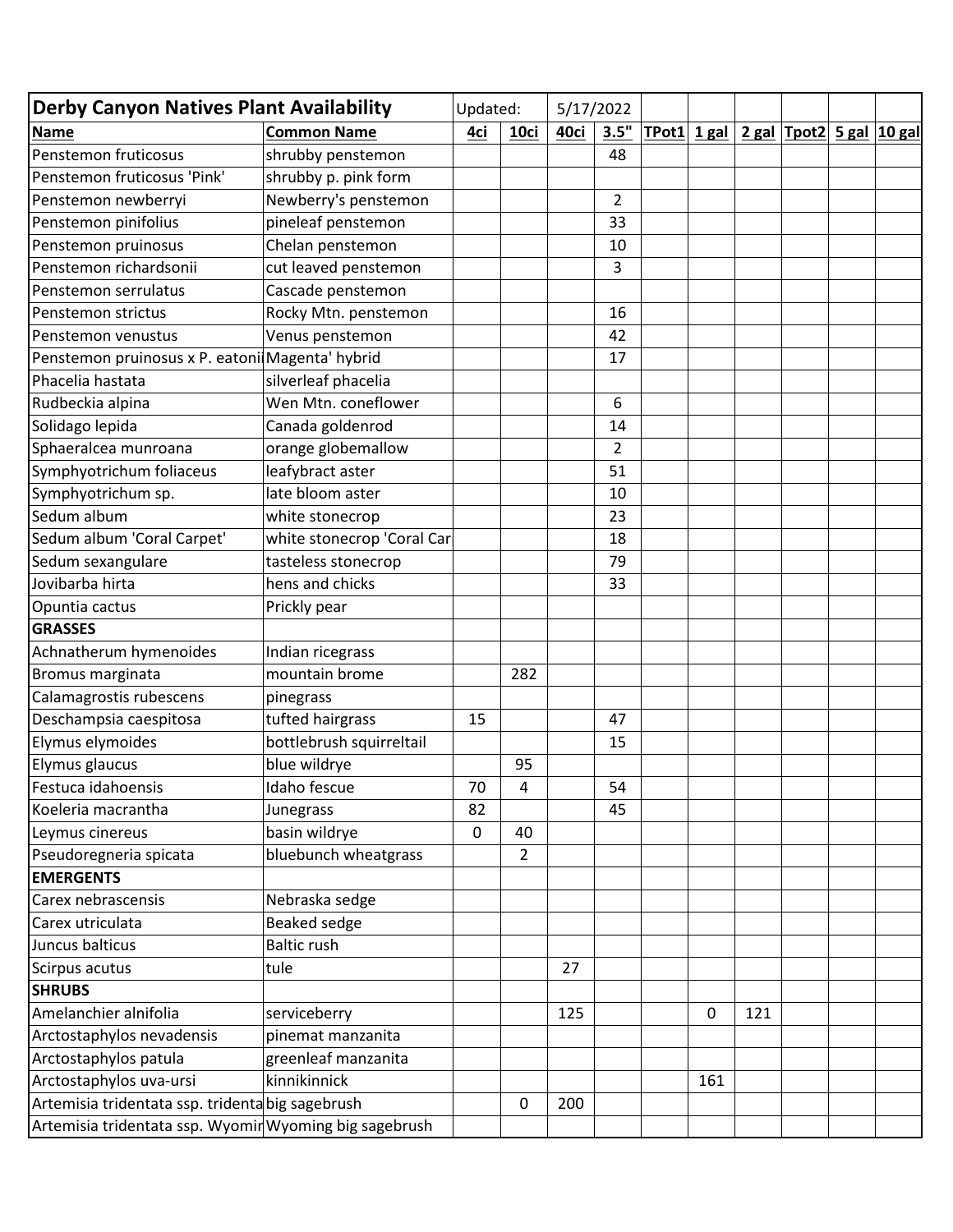| <b>Derby Canyon Natives Plant Availability</b> |                        | Updated: |      | 5/17/2022 |      |                |                |                |               |    |                     |
|------------------------------------------------|------------------------|----------|------|-----------|------|----------------|----------------|----------------|---------------|----|---------------------|
| <b>Name</b>                                    | <b>Common Name</b>     | 4ci      | 10ci | 40ci      | 3.5" | $T$ Pot $1$    | $1$ gal        |                | $2$ gal Tpot2 |    | <b>5 gal 10 gal</b> |
| Ceanothus prostratus                           | mahala mat             |          |      |           |      |                |                |                |               |    |                     |
| Ceanothus sanguineus                           | redstem ceanothus      |          |      | 11        |      |                |                |                |               |    |                     |
| Ceanothus velutinus                            | snowbrush ceanothus    |          |      |           |      |                |                |                |               |    |                     |
| Cercocarpus ledifollius                        | curlleaf mtn. mahogany |          |      | 10        |      |                |                |                |               |    |                     |
| Chrysothamnus viscidiflorus                    | green rabbitbrush      |          |      |           |      |                |                |                |               |    |                     |
| Clematis ligusticifolia                        | Western clematis       |          |      | 35        |      |                |                |                |               |    |                     |
| Cornus sericea                                 | red osier dogwood      |          |      | 850       |      | 258            | 151            | 5              |               |    |                     |
| Dasiphora fruticosa                            | shrubby cinquefoil     |          |      |           |      |                | $\overline{2}$ |                |               |    |                     |
| Ericameria nauseosa                            | gray rabbitbrush       |          |      |           |      |                |                |                |               |    |                     |
| Frangula purshiana                             | cascara                |          |      |           |      |                |                | 49             |               | 5  |                     |
| Holodiscus discolor                            | oceanspray             |          |      |           |      |                | 70             |                |               |    |                     |
| Lonicera involucrata                           | twinberry              |          |      | 200       |      |                | 14             |                |               |    |                     |
| Mahonia aquifolium                             | tall Oregon grape      |          |      |           |      | $\mathbf{1}$   | 13             | $\mathbf{1}$   |               |    |                     |
| Mahonia repens                                 | creeping Oregon grape  |          |      | 40        |      |                | 24             |                |               |    |                     |
| Philadelphus lewisii                           | mockorange             |          |      |           |      |                | 147            |                |               |    |                     |
| Physocarpus capitatus                          | Pacific ninebark       |          |      | 25        |      | 6              | 65             | 4              |               |    |                     |
| Prunus emarginata                              | bitter cherry          |          |      |           |      |                |                |                |               |    |                     |
| Prunus virginiana                              | chokecherry            |          |      | 625       |      | 110            | 63             |                |               | 18 |                     |
| Purshia tridentata                             | bitterbrush            |          | 0    |           |      |                |                |                |               |    |                     |
| Rhus glabra                                    | smooth sumac           |          |      |           |      |                | 63             |                |               |    |                     |
| Ribes aureum                                   | golden currant         |          |      | 50        |      |                | 180            |                |               |    |                     |
| Ribes cereum                                   | wax currant            |          |      |           |      | 33             |                |                |               |    |                     |
| Ribes sanguineum                               | red-flowering currant  |          |      | 22        |      |                |                |                |               |    |                     |
| Rosa gymnocarpa                                | baldhip rose           |          |      |           |      |                |                |                |               |    |                     |
| Rosa nutkana                                   | Nootka rose            |          |      | 275       |      |                | 350            |                |               |    |                     |
| Rosa woodsii                                   | Wood's rose            |          |      | 525       |      |                | 27             | 52             |               |    |                     |
| Rubus idaeus                                   | red raspberry (native) |          |      | 4         |      |                | 0              |                |               |    |                     |
| Rubus leucodermis                              | black raspberry        |          |      |           |      |                |                |                |               |    |                     |
| Rubus parviflorus                              | thimbleberry           |          |      |           |      |                | 14             | 2              |               |    |                     |
| Rubus spectabilis                              | salmonberry            |          |      |           |      |                |                |                |               |    |                     |
| Salix amygdaloides                             | peachleaf willow       |          |      | 300       |      | 86             |                |                |               |    |                     |
| Salix exigua                                   | coyote willow          |          |      | 200       |      | 256            |                |                |               |    |                     |
| Salix lasiandra                                | Pacific willow         |          |      | 200       |      | 240            |                |                |               |    |                     |
| Salix prolixa                                  | Mackenzie willow       |          |      | 200       |      | 172            |                |                |               |    |                     |
| Salix scouleriana                              | Scouler's willow       |          |      | 40        |      |                |                |                |               |    |                     |
| Salix sitchensis                               | Sitka willow           |          |      | 200       |      | 150            |                |                |               |    |                     |
| Salvia dorrii                                  | purple sage            |          | 16   |           |      |                |                |                |               |    |                     |
| Sambucus cerulea                               | blue elderberry        |          |      | 50        |      | $\mathbf{1}$   | 10             |                |               |    |                     |
| Sorbus scopulina                               | Cascade mountain ash   |          |      |           |      |                |                |                |               |    |                     |
| Sorbus sitchensis                              | Sitka mountain ash     |          |      |           |      |                |                |                |               |    |                     |
| Spiraea douglasii                              | hardhack               |          |      | 150       |      | $\overline{7}$ | $\overline{2}$ | $\overline{2}$ |               |    |                     |
| Spiraea lucida                                 | birchleaf spirea       |          |      | 18        |      |                | 3              |                |               |    |                     |
| Spirea splendens                               | rosy spirea            |          |      | 21        |      |                | $\mathbf{1}$   |                |               |    |                     |
| Symphoricarpos albus                           | common snowberry       |          |      |           |      |                |                | 260            |               |    |                     |